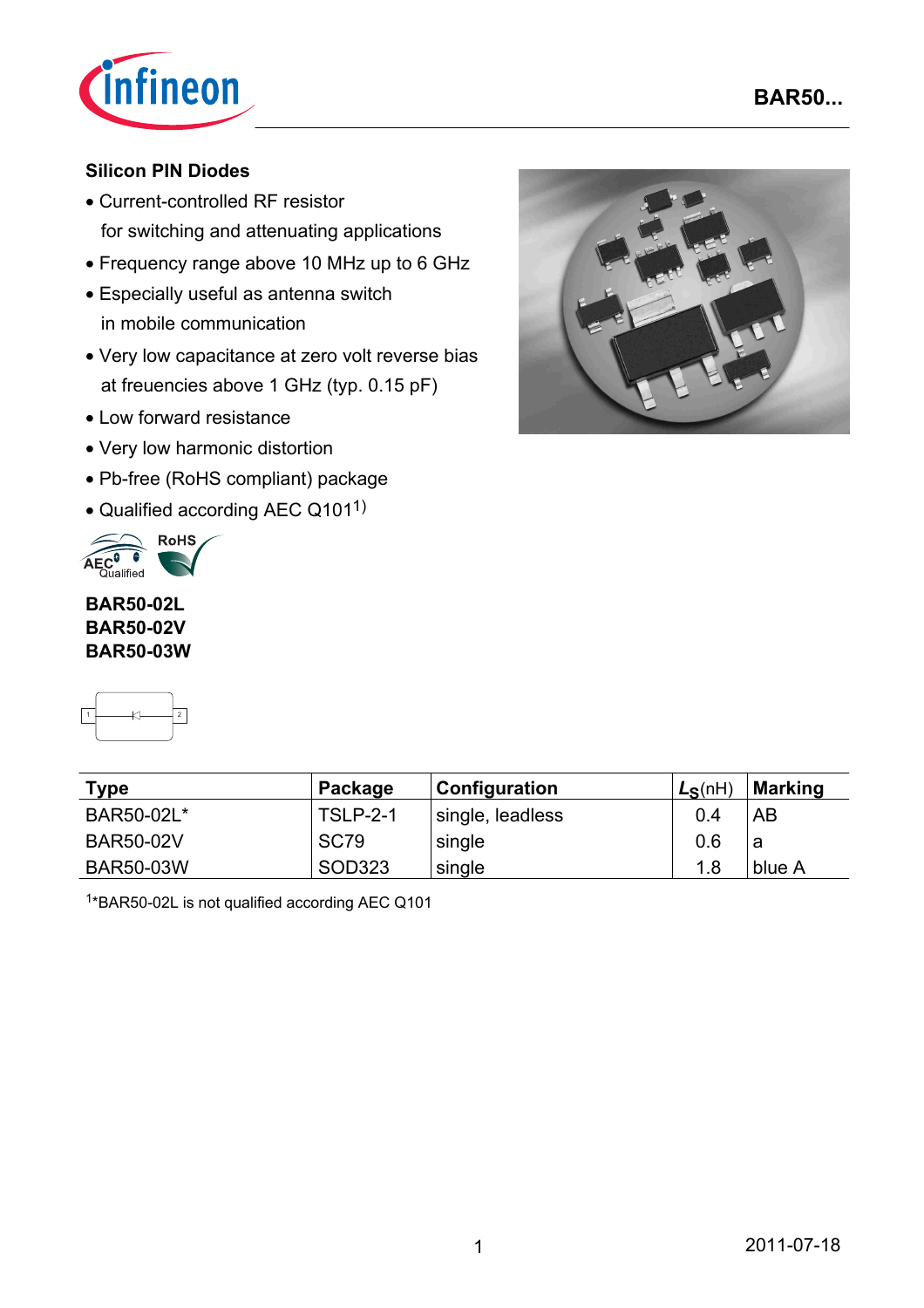

## **Maximum Ratings** at  $T_A = 25^{\circ}$ C, unless otherwise specified

| ັ<br>$\sqrt{ }$                    |                       |              |             |
|------------------------------------|-----------------------|--------------|-------------|
| <b>Parameter</b>                   | <b>Symbol</b>         | <b>Value</b> | <b>Unit</b> |
| Diode reverse voltage              | $V_{\mathsf{R}}$      | 50           | V           |
| Forward current                    | ΙF                    | 100          | mA          |
| Total power dissipation            | $P_{\text{tot}}$      |              | mW          |
| BAR50-02L, $T_S \le 130^{\circ}$ C |                       | 250          |             |
| BAR50-02V, $T_S \le 120^{\circ}$ C |                       | 250          |             |
| BAR50-03W, $T_S \le 115^{\circ}$ C |                       | 250          |             |
| Junction temperature               |                       | 150          | $^{\circ}C$ |
| Operating temperature range        | $\tau_{\mathsf{op}}$  | $-55125$     |             |
| Storage temperature                | $\tau_{\textsf{stg}}$ | $-55150$     |             |

#### **Thermal Resistance**

| <b>Parameter</b>                         | Symbol     | <b>Value</b> | <b>Unit</b> |
|------------------------------------------|------------|--------------|-------------|
| Junction - soldering point <sup>1)</sup> | $R_{thJS}$ |              | K/W         |
| <b>BAR50-02L</b>                         |            | $\leq 80$    |             |
| <b>BAR50-02V</b>                         |            | $\leq 120$   |             |
| <b>BAR50-03W</b>                         |            | $\leq 140$   |             |

## **Electrical Characteristics** at  $T_A = 25^{\circ}$ C, unless otherwise specified

| <b>Parameter</b>          | <b>Symbol</b> | <b>Values</b>            |                          |      | <b>Unit</b> |
|---------------------------|---------------|--------------------------|--------------------------|------|-------------|
|                           |               | min.                     | typ.                     | max. |             |
| <b>DC Characteristics</b> |               |                          |                          |      |             |
| Reverse current           | $\sqrt{R}$    |                          | $\overline{\phantom{a}}$ | 50   | nA          |
| $V_R$ = 50 V              |               |                          |                          |      |             |
| Forward voltage           | $V_F$         | $\overline{\phantom{a}}$ | 0.95                     | 1.1  |             |
| $I_F = 50$ mA             |               |                          |                          |      |             |

<sup>1</sup>For calculation of R<sub>thJA</sub> please refer to Application Note Thermal Resistance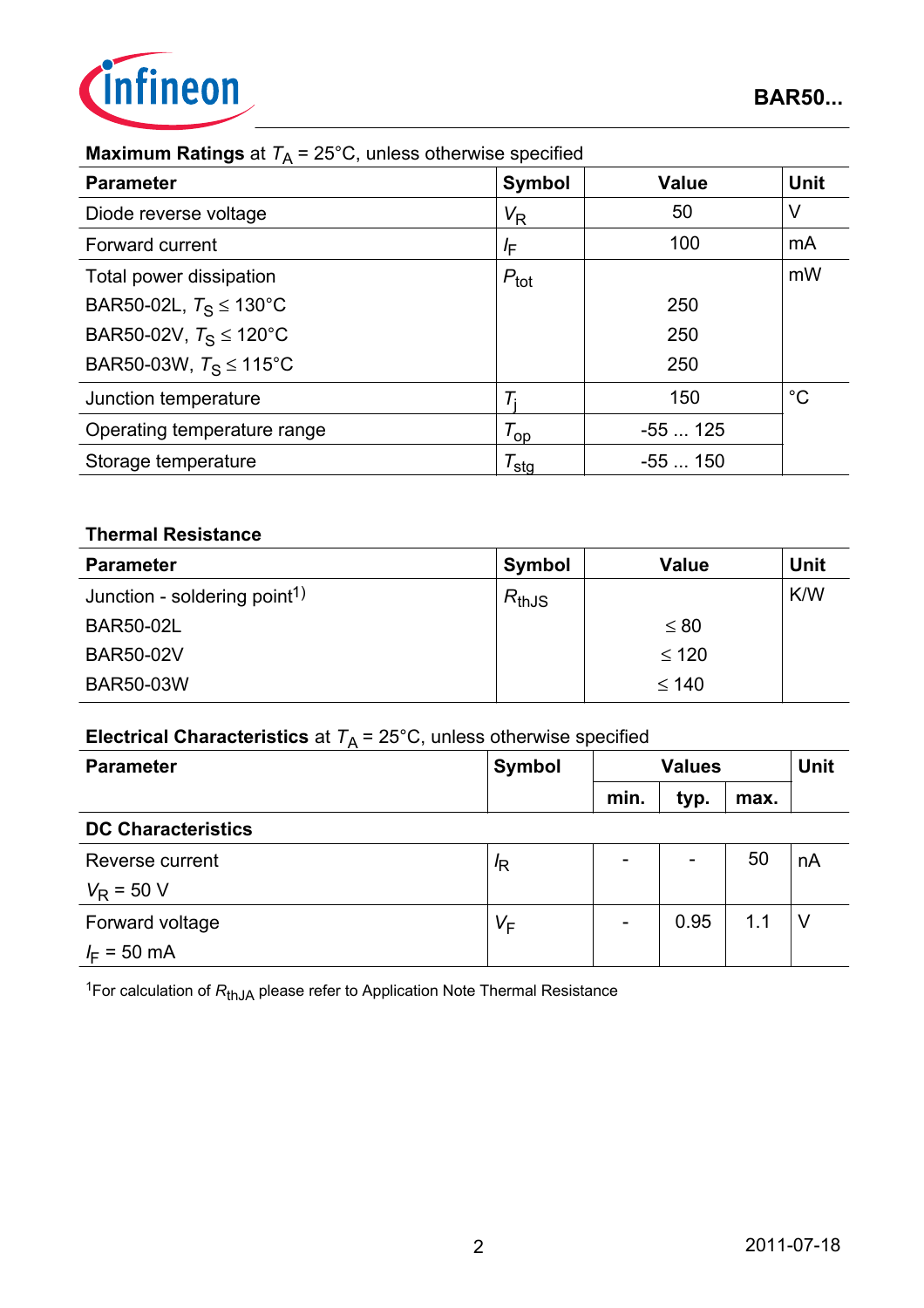

| <b>Parameter</b>                                       | <b>Symbol</b>        |      | <b>Values</b> |      | <b>Unit</b> |
|--------------------------------------------------------|----------------------|------|---------------|------|-------------|
|                                                        |                      | min. | typ.          | max. |             |
| <b>AC Characteristics</b>                              |                      |      |               |      |             |
| Diode capacitance                                      | $C_T$                |      |               |      | pF          |
| $V_R$ = 1 V, $f$ = 1 MHz                               |                      |      | 0.24          | 0.5  |             |
| $V_R$ = 5 V, $f$ = 1 MHz                               |                      |      | 0.2           | 0.4  |             |
| $V_R$ = 0 V, $f$ = 100 MHz                             |                      |      | 0.2           |      |             |
| $V_R$ = 0 V, $f$ = 11.8 GHz, BAR50-02L                 |                      |      | 0.1           |      |             |
| $V_R$ = 0 V, $f$ = 11.8 GHz, all other                 |                      |      | 0.15          |      |             |
| Reverse parallel resistance                            | $R_{\rm P}$          |      |               |      | $k\Omega$   |
| $V_R$ = 0 V, $f$ = 100 MHz                             |                      |      | 25            |      |             |
| $V_R = 0 V, f = 1 GHz$                                 |                      |      | 6             |      |             |
| $V_R$ = 0 V, $f$ = 1.8 GHz                             |                      |      | 5             |      |             |
| Forward resistance                                     | $r_{\rm f}$          |      |               |      | Ω           |
| $I_F = 0.5$ mA, $f = 100$ MHz                          |                      |      | 25            | 40   |             |
| $I_F = 1$ mA, $f = 100$ MHz                            |                      |      | 16.5          | 25   |             |
| $I_F$ = 10 mA, $f$ = 100 MHz                           |                      |      | 3             | 4.5  |             |
| Charge carrier life time                               | $\tau$ <sub>rr</sub> |      | 1100          |      | ns          |
| $I_F$ = 10 mA, $I_R$ = 6 mA, measured at $I_R$ = 3 mA, |                      |      |               |      |             |
| $R_{L}$ = 100 $\Omega$                                 |                      |      |               |      |             |
| I-region width                                         | $W_1$                |      | 56            |      | μm          |
| Insertion $loss1$                                      | $\frac{1}{2}$        |      |               |      | dB          |
| $I_F$ = 3 mA, $f$ = 1.8 GHz                            |                      |      | 0.56          |      |             |
| $I_F = 5$ mA, $f = 1.8$ GHz                            |                      |      | 0.4           |      |             |
| $I_F$ = 10 mA, $f$ = 1.8 GHz                           |                      |      | 0.27          |      |             |
| Isolation <sup>1)</sup>                                | $I_{SO}$             |      |               |      |             |
| $V_{\rm R}$ = 0 V, $f$ = 0.9 GHz                       |                      |      | 24.5          |      |             |
| $V_R$ = 0 V, $f$ = 1.8 GHz                             |                      |      | 20            |      |             |
| $V_R$ = 0 V, $f$ = 2.45 GHz                            |                      |      | 18            |      |             |
| $V_R$ = 0 V, $f$ = 5.6 GHz                             |                      |      | 12            |      |             |

## **Electrical Characteristics at**  $T_A = 25^{\circ}$ **C**, unless otherwise specified

<sup>1</sup>BAR50-02L in series configuration,  $Z = 50$  Ω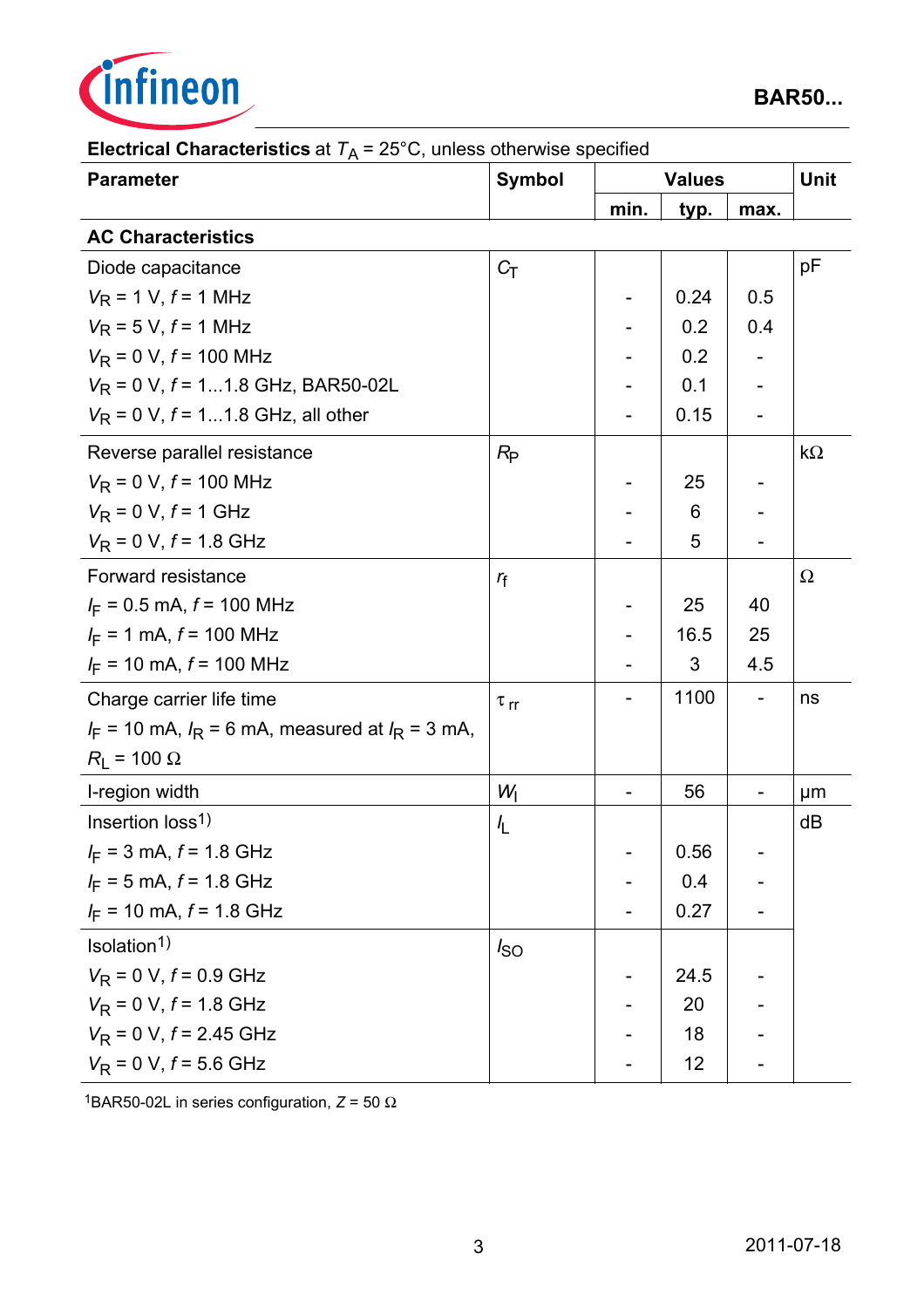

# **Diode capacitance**  $C_T = f(V_R)$

### *f* = Parameter



## **Reverse parallel resistance**  $R_P = f(V_R)$

*f* = Parameter



### **Forward resistance**  $r_f = f(l_F)$

*f* = 100 MHz



# **Forward current**  $I_F = f(V_F)$

*T*A = Parameter

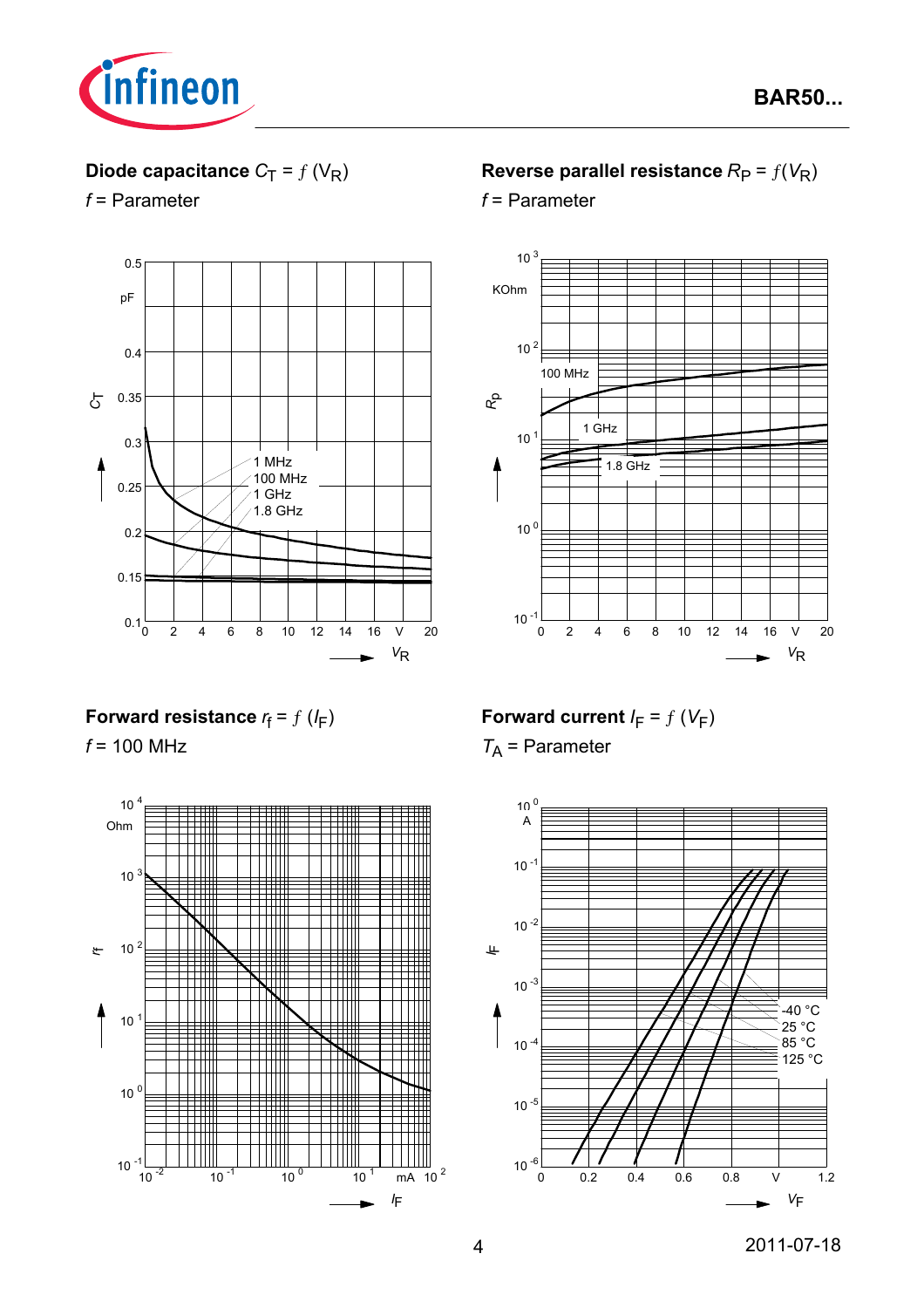

**Forward current**  $I_F = f(T_S)$ 

BAR50-02L



**Forward current**  $I_F = f(T_S)$ 

BAR50-02V



**Forward current**  $I_F = f(T_S)$ BAR50-03W



**Permissible Pulse Load**  $R_{th,JS} = f(t_p)$ BAR50-02L

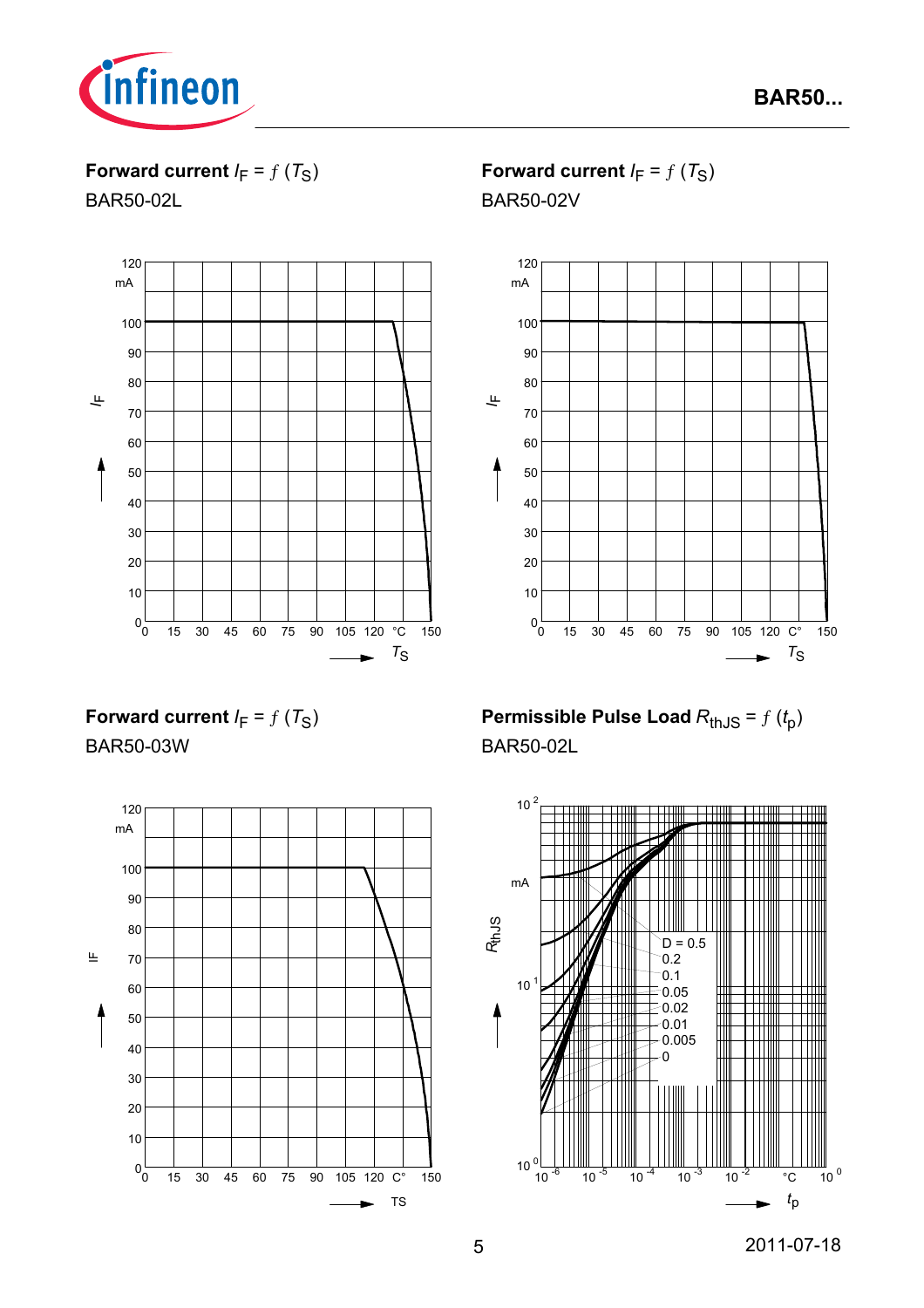

#### **Permissible Pulse Load**

 $I_{\text{Fmax}}/I_{\text{FDC}} = f(t_p)$ BAR50-02L



**Permissible Pulse Load**  $R_{th,JS} = f(t_0)$ BAR50-02V



#### **Permissible Pulse Load**

 $I_{\text{Fmax}}/I_{\text{FDC}} = f(t_p)$ BAR50-02V



**Permissible Pulse Load**  $R_{th,JS} = f(t_0)$ BAR50-03W

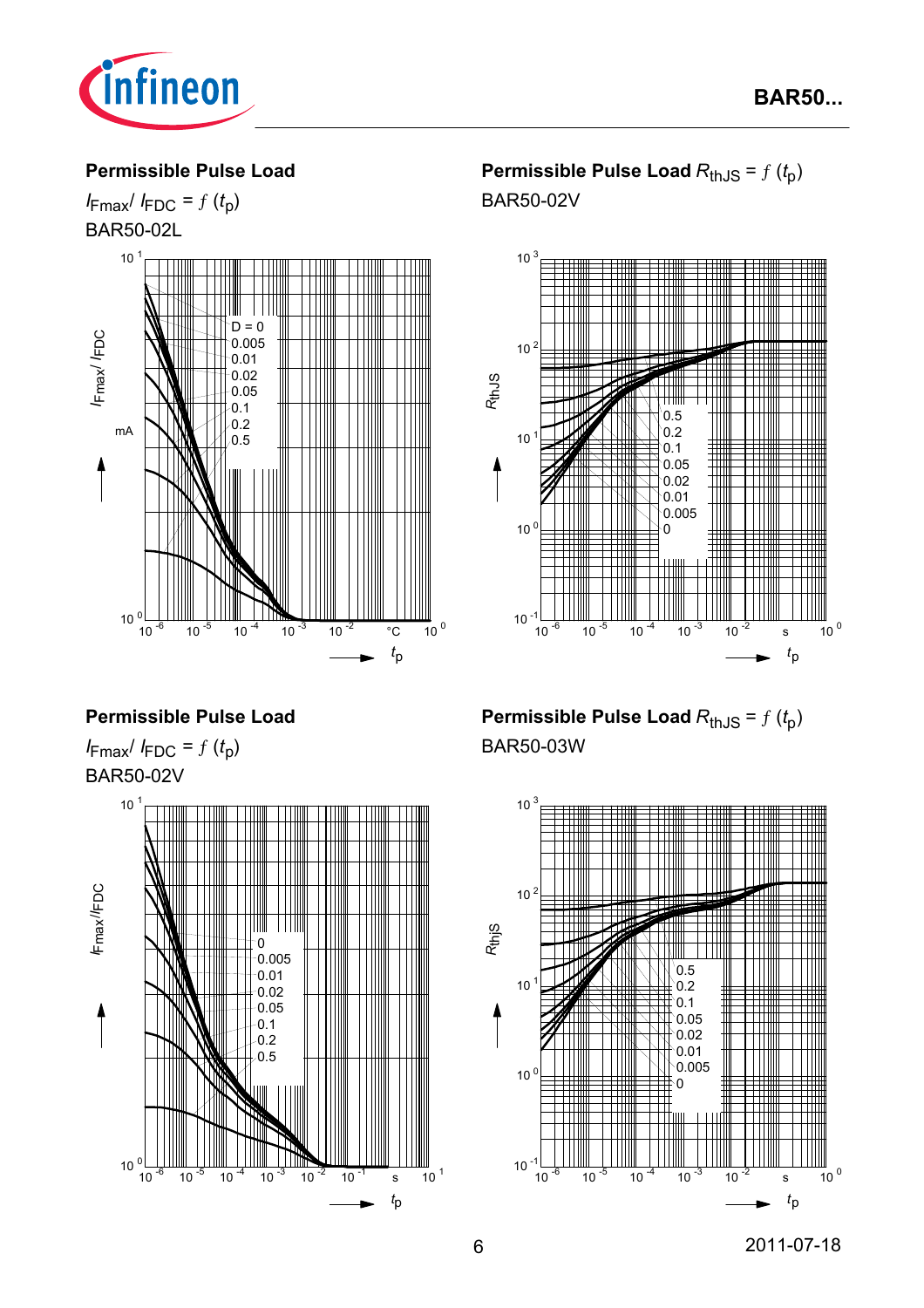

#### **Permissible Pulse Load**

 $I_{\text{Fmax}}/I_{\text{FDC}} = f(t_p)$ BAR50-03W



**Isolation**  $I_{SO} = -|S_{21}|^2 = f(f)$ 

## *V*<sub>R</sub> = Parameter

BAR50-02L in series configuration, *Z* = 50Ω



**Insertion loss**  $I_L = -|S_{21}|^2 = f(t)$ 

*I*<sub>F</sub> = Parameter

BAR50-02L in series configuration, *Z* = 50Ω

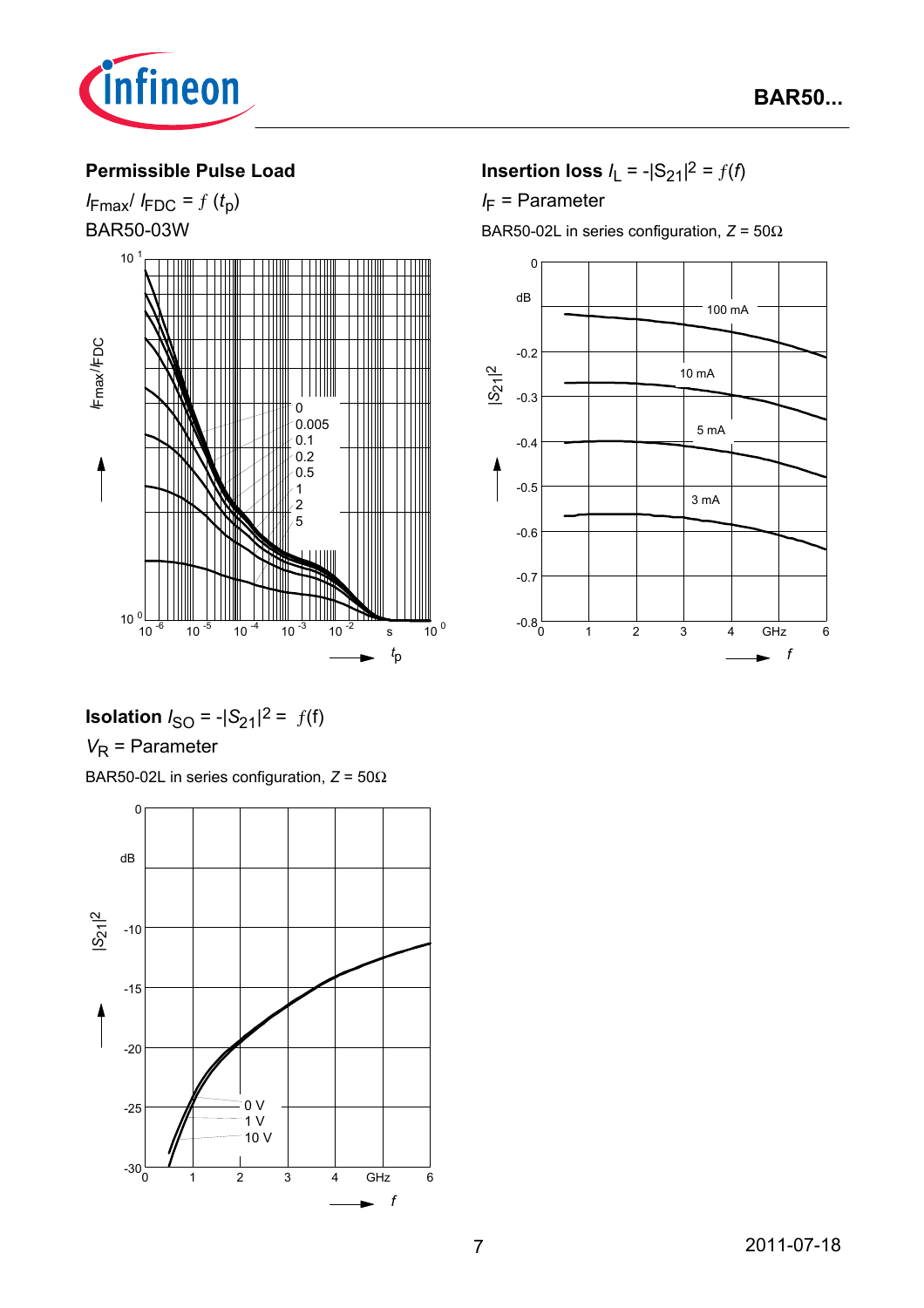

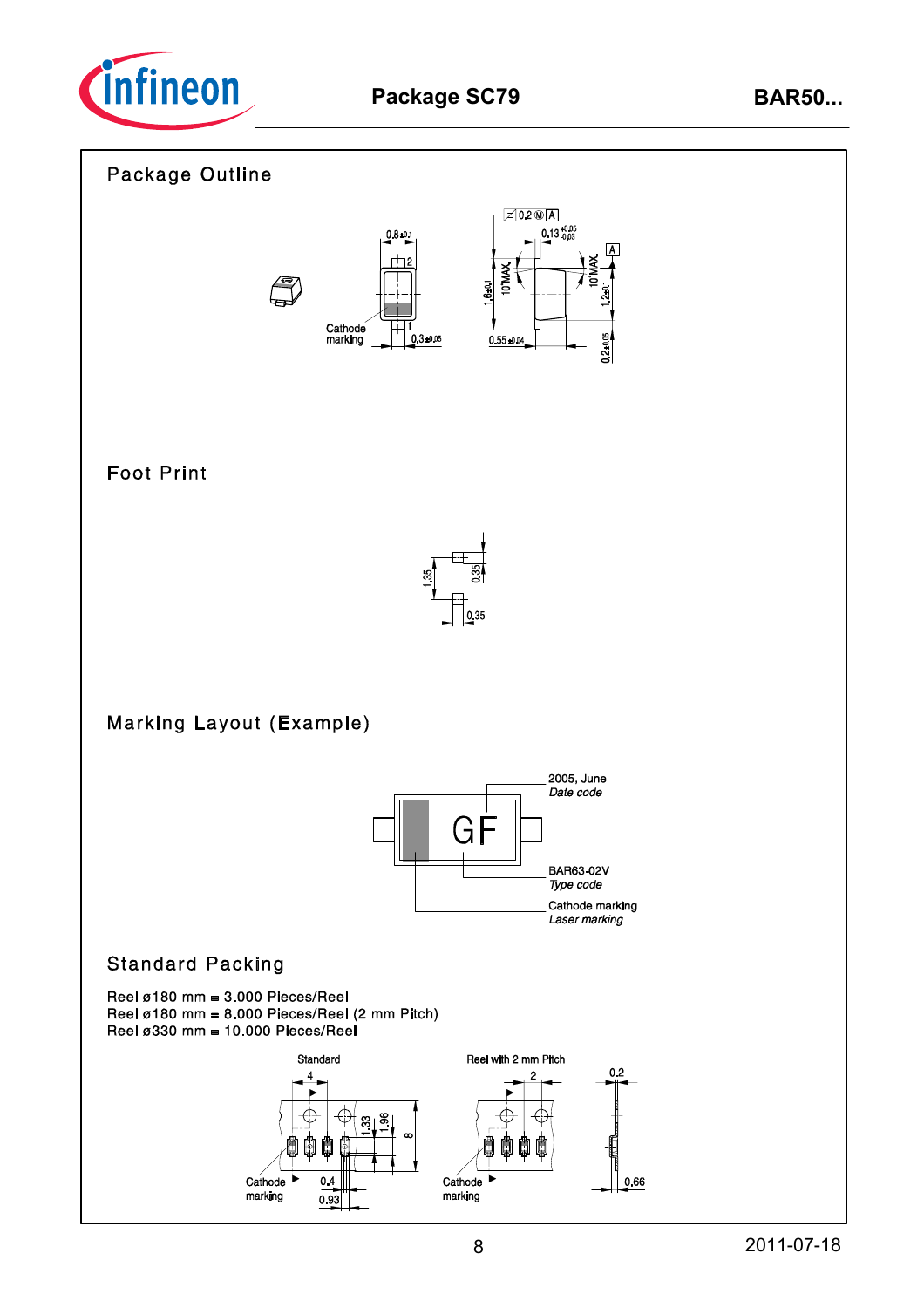



#### Date Code marking for discrete packages with one digit (SCD80, SC79, SC751)) CES-Code

| Month | 2003         | 2004           | 2005 | 2006        | 2007 | 2008     | $\overline{2009}$ | 2010     | $2011$       | 2012         | 2013 | 2014           |
|-------|--------------|----------------|------|-------------|------|----------|-------------------|----------|--------------|--------------|------|----------------|
| 01    | a            | p              | A    | P           | a    | p        | A                 | P        | a            | p            | Α    | $\mathsf{P}$   |
| 02    | $\mathsf{b}$ | q              | B    | Q           | b    | q        | B                 | Q        | $\mathsf{b}$ | q            | B    | Q              |
| 03    | C            | r              | C    | R           | C    | r        | C                 | R        | C            | r            | C    | $\mathsf{R}$   |
| 04    | d            | S              | D    | $\mathsf S$ | d    | s        | D                 | S        | d            | S            | D    | $\mathsf S$    |
| 05    | e            | t              | E    | T           | e    | t        | E                 | T        | e            | t            | Ε    | T.             |
| 06    | f            | u              | F    | U           | f    | <b>u</b> | F                 | U        | f            | $\mathsf{u}$ | F    | U              |
| 07    | g            | V              | G    | $\vee$      | g    | V        | G                 | $\vee$   | g            | V            | G    | $\vee$         |
| 08    | h            | X              | H    | X           | h    | X        | H                 | $\times$ | h            | X            | Н    | X              |
| 09    | j            | y              | J    | Y           |      | У        | J                 | Υ        | j            | y            | J    | Y              |
| 10    | k            | Z              | K    | Ζ           | k    | z        | K                 | Ζ        | k            | Z            | K    | Ζ              |
| 11    |              | $\overline{2}$ | L    | 4           |      | 2        |                   | 4        |              | 2            | L    | $\overline{4}$ |
| 12    | n            | 3              | N    | 5           | n    | 3        | N                 | 5        | n            | 3            | N    | 5              |

1) New Marking Layout for SC75, implemented at October 2005.

.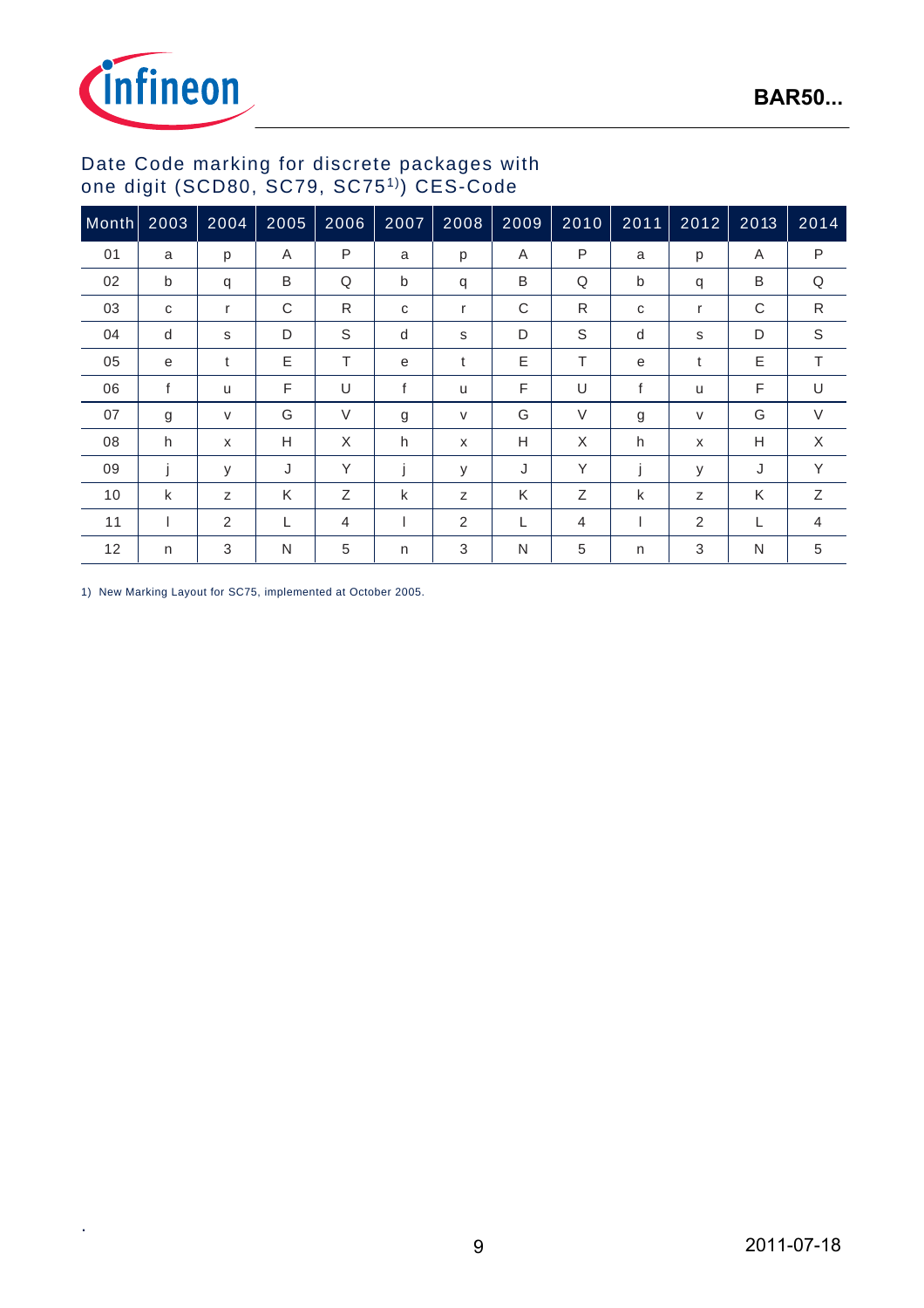

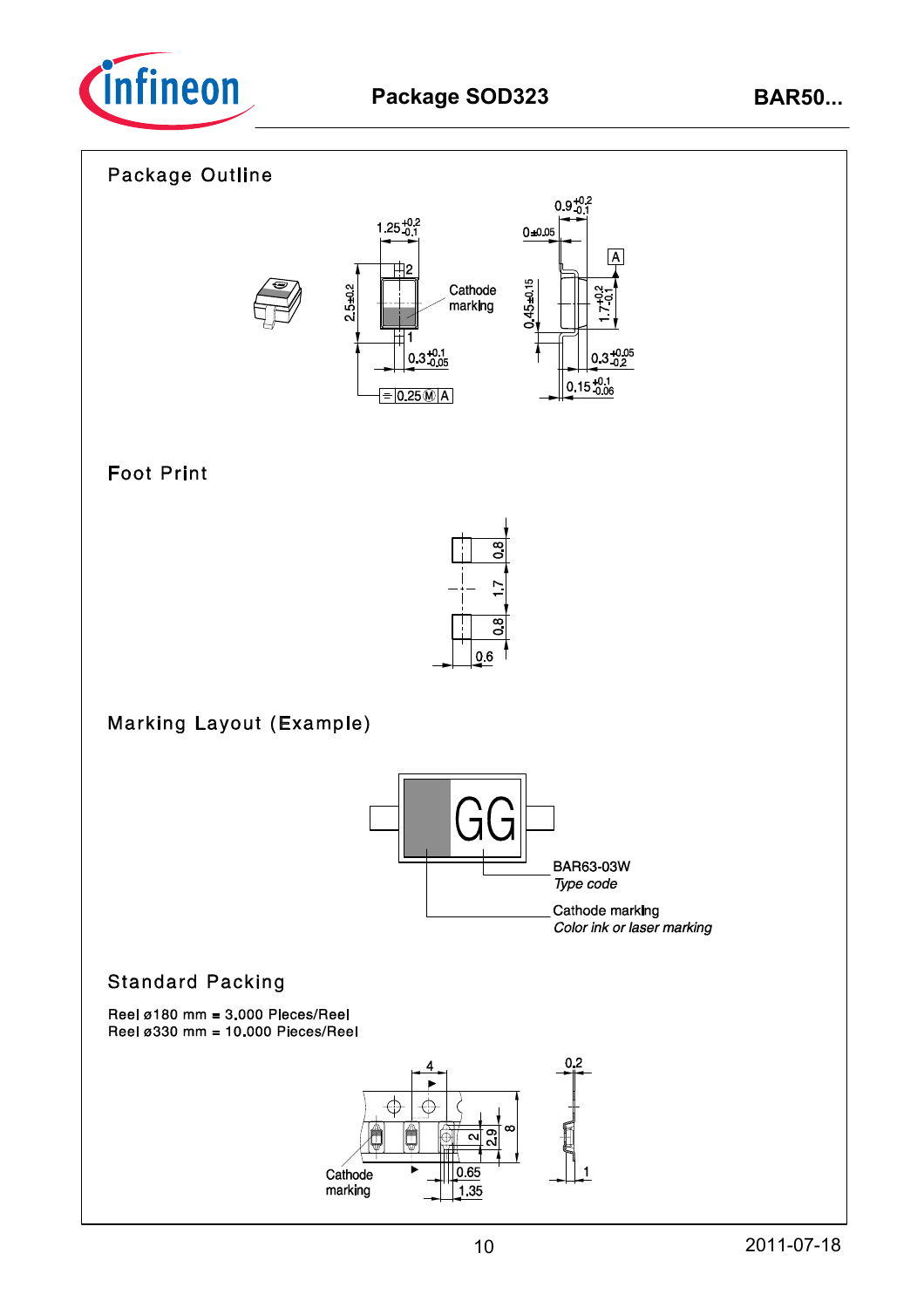



# **Foot Print**

For board assembly information please refer to Infineon website "Packages"





Copper Solder mask

# **Marking Layout (Example)**



### **Standard Packing**

Reel  $\varnothing$ 180 mm = 15.000 Pieces/Reel Reel ø330 mm = 50.000 Pieces/Reel (optional)